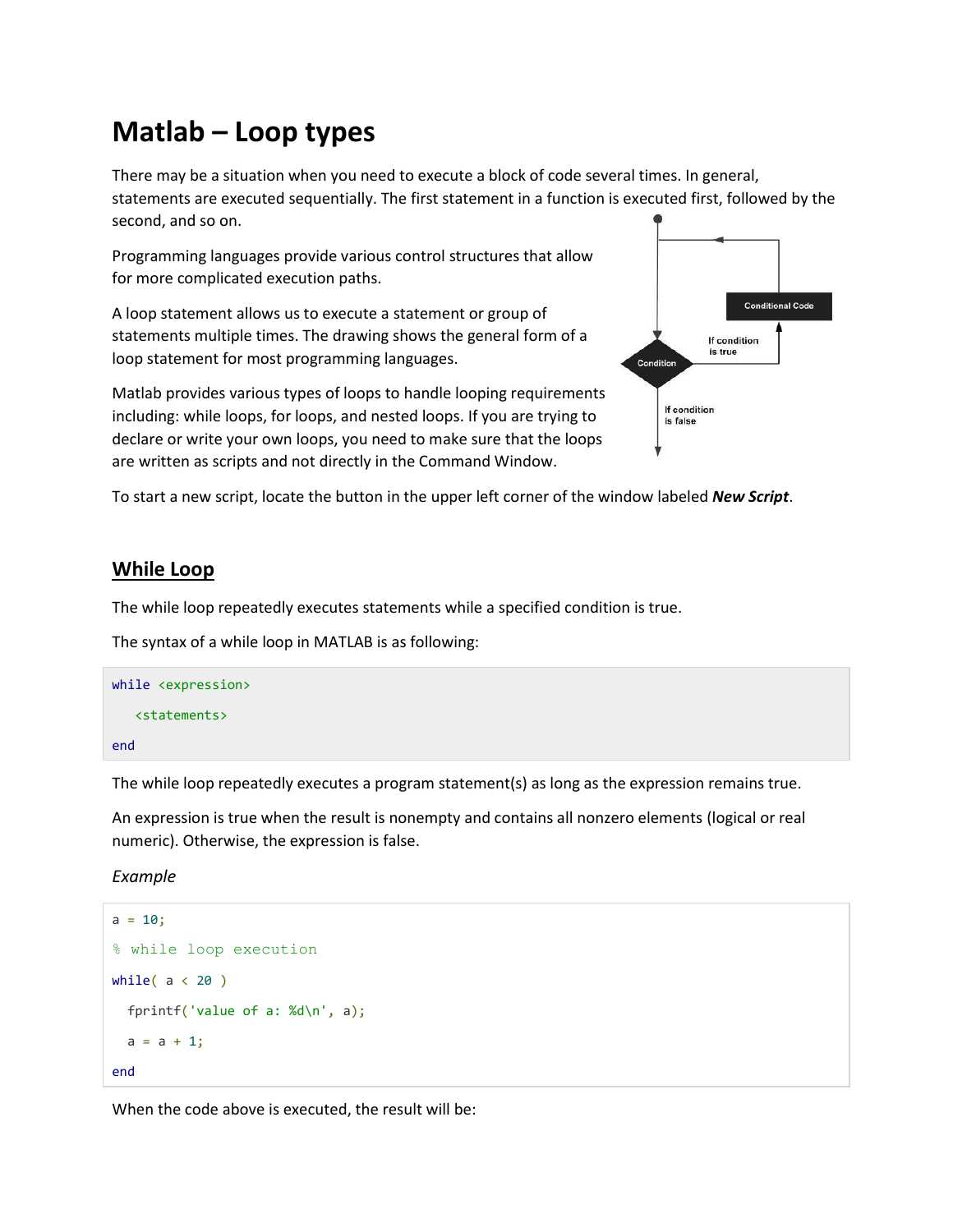```
value of a: 10
value of a: 11
value of a: 12
value of a: 13
value of a: 14
value of a: 15
value of a: 16
value of a: 17
value of a: 18
value of a: 19
```
## **For loop**

A for loop is a repetition control structure that allows you to efficiently write a loop that needs to execute a specific number of times.

The syntax of a for loop in MATLAB is as following:

```
for index = values <program statements>
              ...
end
```
*values* can be one of the following forms:

initval:endval --- increments the index variable from initval to endval by 1, and repeats execution of program statements until index is greater than endval.

Initval:step:endval --- increments index by the value step on each iteration, or decrements when step is negative.

valArray --- creates a column vector index from subsequent columns of array valArray on each iteration. For example, on the first iteration, index = valArray(:,1). The loop executes for a maximum of n times, where n is the number of columns of valArray, given by numel(valArray, 1, :). The input valArray can be of any MATLAB data type, including a string, cell array, or struct.

*Example*

```
for a = 10:20 fprintf('value of a: %d\n', a);
end
```
When the code above is executed, the result will be: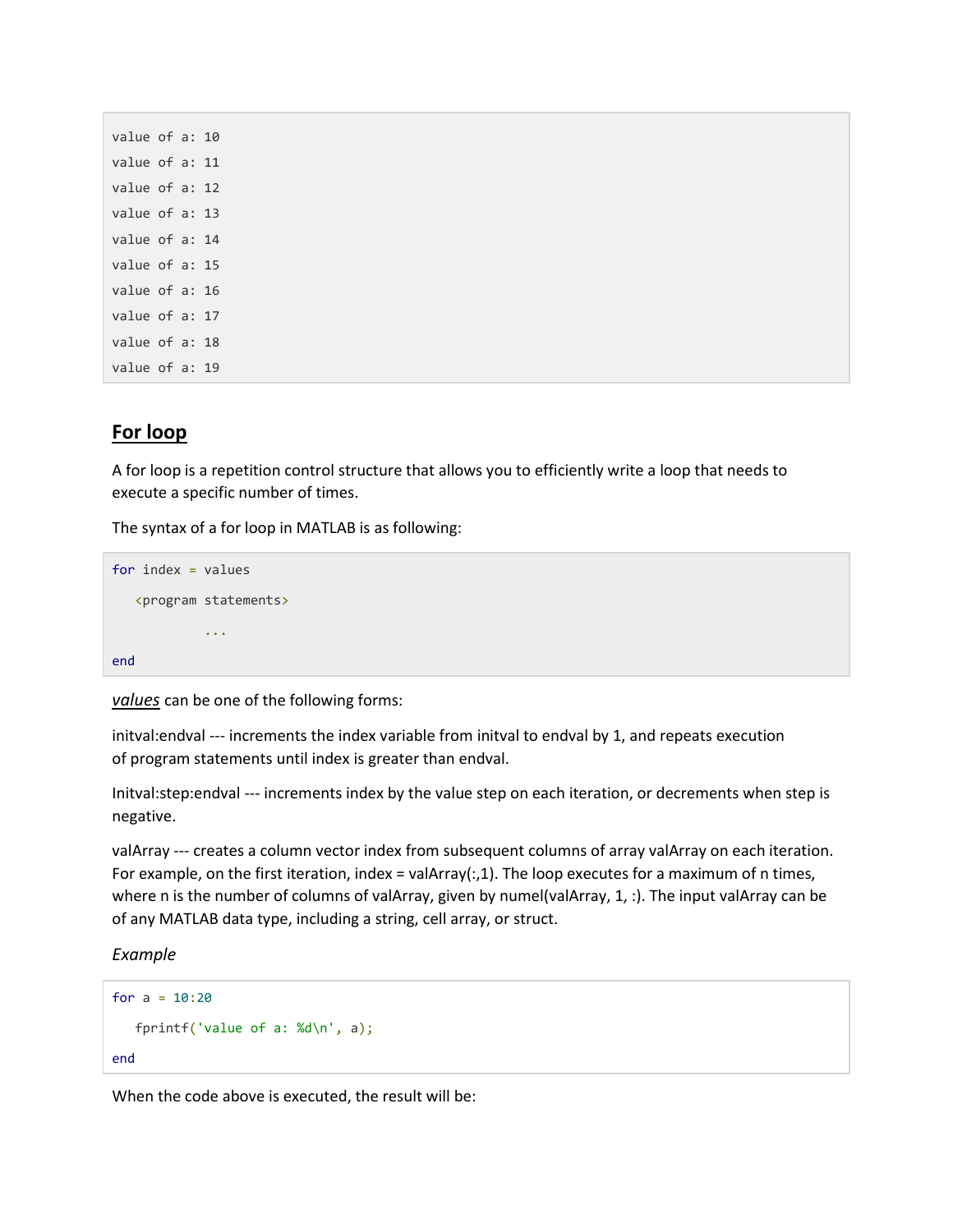| value of a: 10 |  |  |
|----------------|--|--|
| value of a: 11 |  |  |
| value of a: 12 |  |  |
| value of a: 13 |  |  |
| value of a: 14 |  |  |
| value of a: 15 |  |  |
| value of a: 16 |  |  |
| value of a: 17 |  |  |
| value of a: 18 |  |  |
| value of a: 19 |  |  |
| value of a: 20 |  |  |

```
for a = 1.0: -0.1: 0.0 disp(a)
end
```
When the code above is executed, the result is:

| $\mathbf 1$ |  |  |
|-------------|--|--|
| 9/10        |  |  |
| 4/5         |  |  |
| $7/10$      |  |  |
| $3/5$       |  |  |
| $1/2$       |  |  |
| $2/5$       |  |  |
| $3/10$      |  |  |
| $1/5$       |  |  |
| $1/10$      |  |  |
| $\Theta$    |  |  |

```
for a = [24, 18, 17, 23, 28] disp(a)
end
```
When the code above is executed, the result will be:

24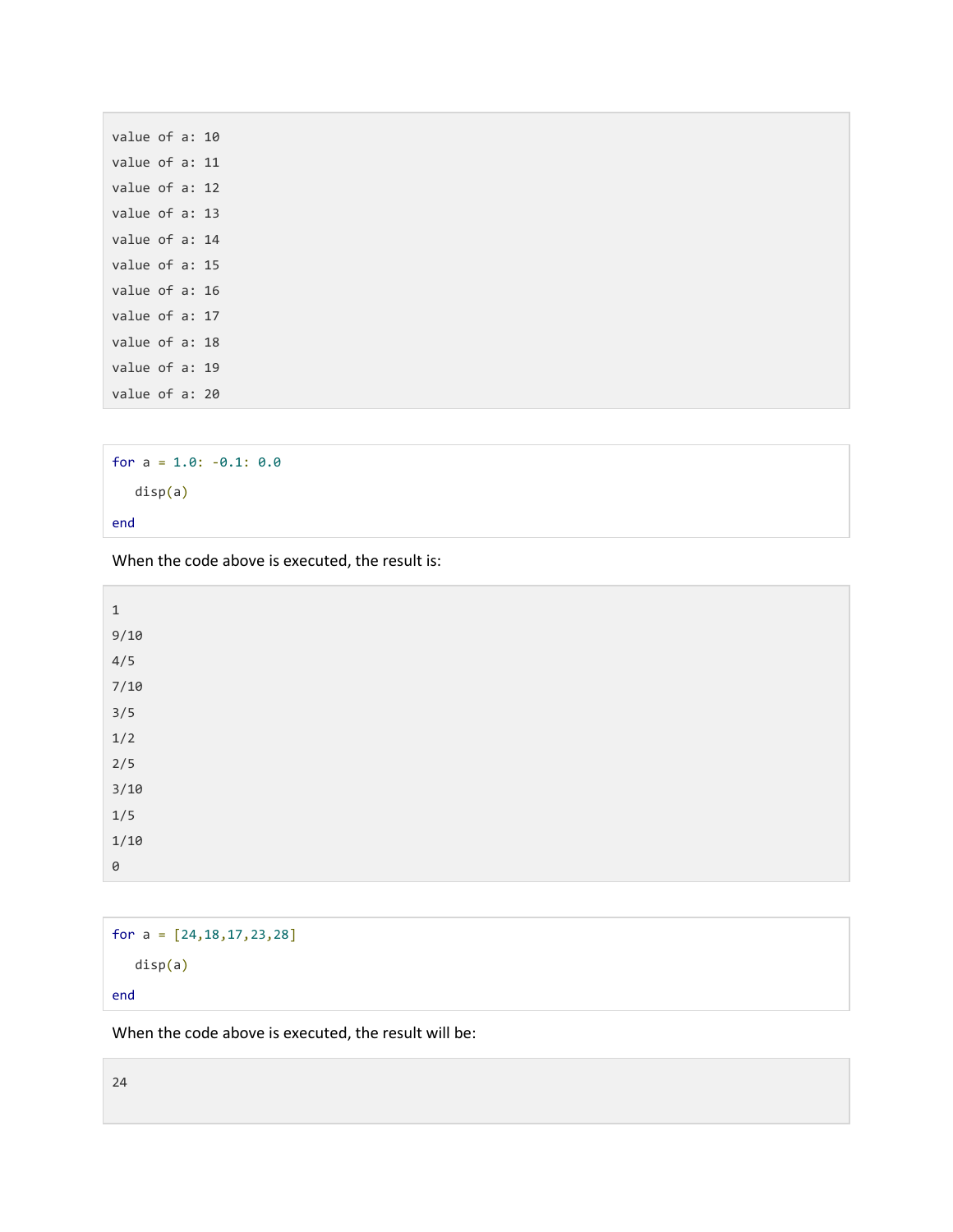| 18 |  |  |  |
|----|--|--|--|
| 17 |  |  |  |
| 23 |  |  |  |
| 28 |  |  |  |

# **The Nested Loops**

Matlab also allows to use one loop inside another loop.

The syntax for a nested for loop statement in MATLAB is as follows:

```
for m = 1: jfor n = 1:k <statements>;
    end
end
```
The syntax for a nested while loop statement in MATLAB is as follows:



## *Example*

We can use a nested for loop to display all the prime numbers from 1 to 100.

```
for i=2:100
    for j=2:100
      if(\sim mod(i,j)) break; % if factor found, not prime
       end
    end
   if(j > (i/j))
```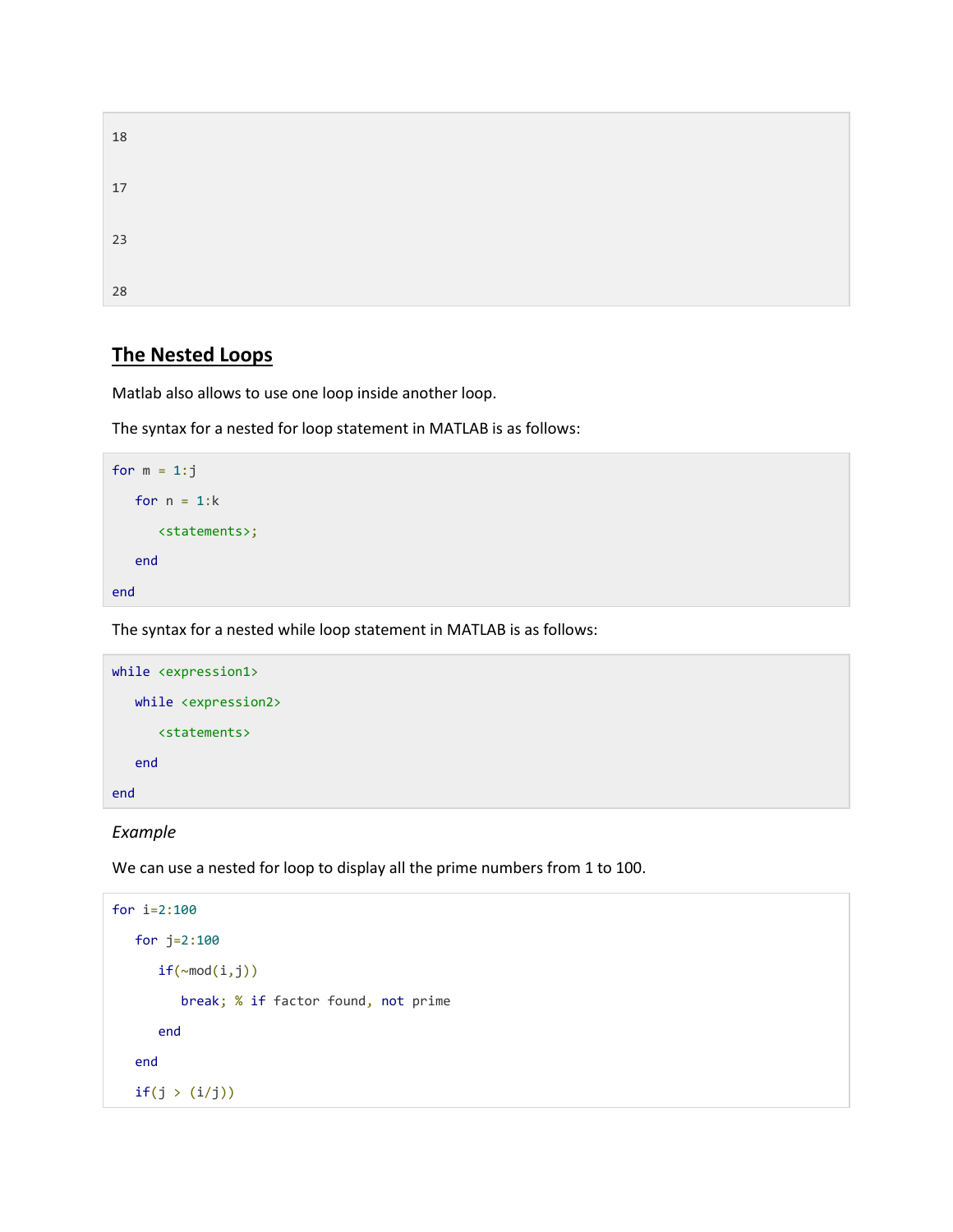```
 fprintf('%d is prime\n', i);
    end
end
```
When the code above is executed, the result is:

2 is prime 3 is prime 5 is prime 7 is prime 11 is prime 13 is prime 17 is prime 19 is prime 23 is prime 29 is prime 31 is prime 37 is prime 41 is prime 43 is prime 47 is prime 53 is prime 59 is prime 61 is prime 67 is prime 71 is prime 73 is prime 79 is prime 83 is prime 89 is prime 97 is prime

### **Loop Control Statements**

Loop control statements change execution from its normal sequence. When execution leaves a *scope*, all automatic objects that were created in that scope are destroyed. The scope defines where the variables can be valid in Matlab, typically a scope within a loop body is from the beginning of conditional code to the end of conditional code. It tells Matlab what to do when the conditional code fails in the loop. Matlab supports both break statement and continue statement.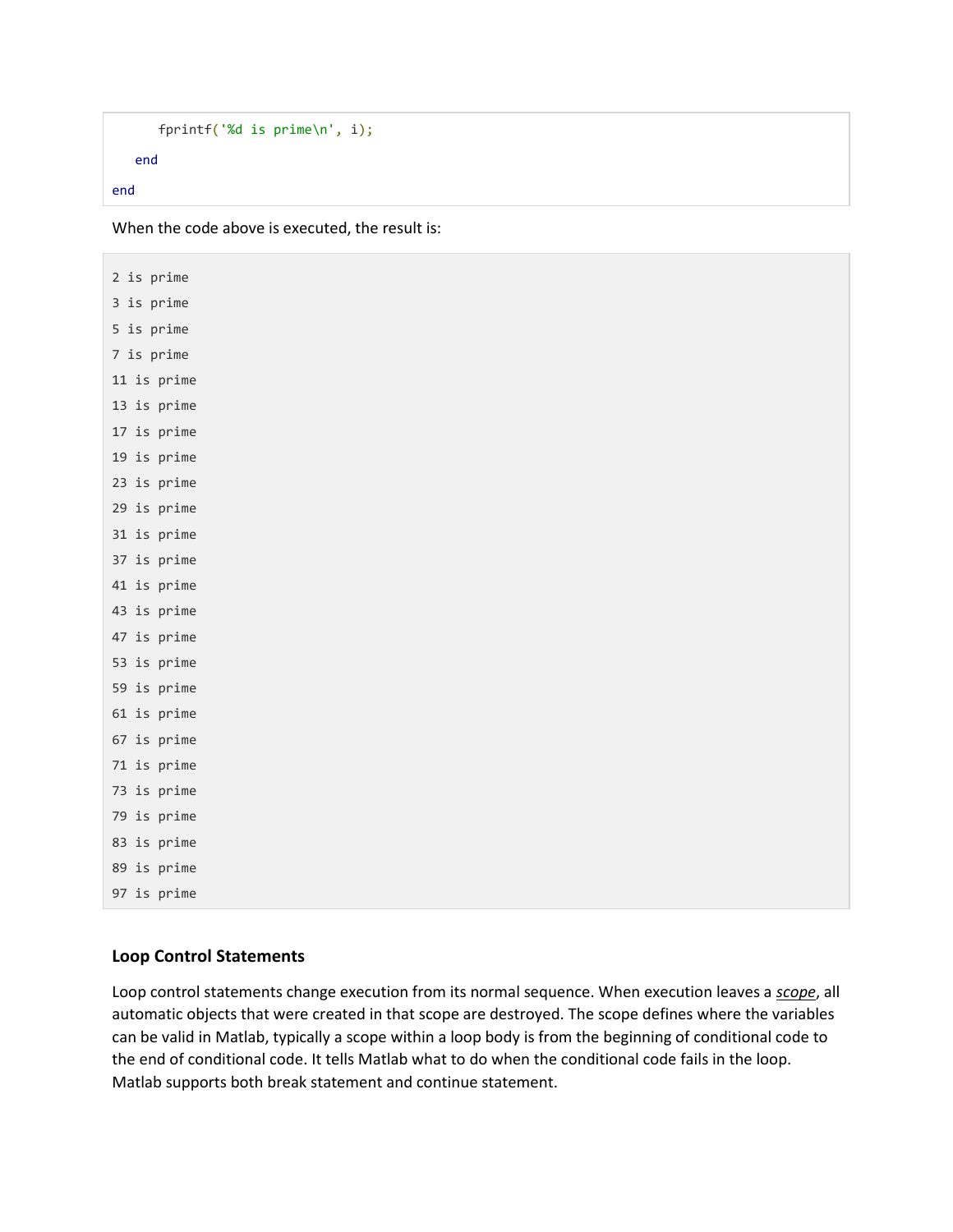Break statement:

The break statement terminates execution of for or while loops. Statements in the loop that appear after the break statement are not executed.

In nested loops, break exits only from the loop in which it occurs. Control passes to the statement following the end of that loop.

*Example*

```
a = 10;% while loop execution 
while (a < 20) fprintf('value of a: %d\n', a);
  a = a + 1;if( a > 15) % terminate the loop using break statement 
          break;
       end
end
```


When the code above is executed, the result is:

value of a: 10 value of a: 11 value of a: 12 value of a: 13 value of a: 14 value of a: 15